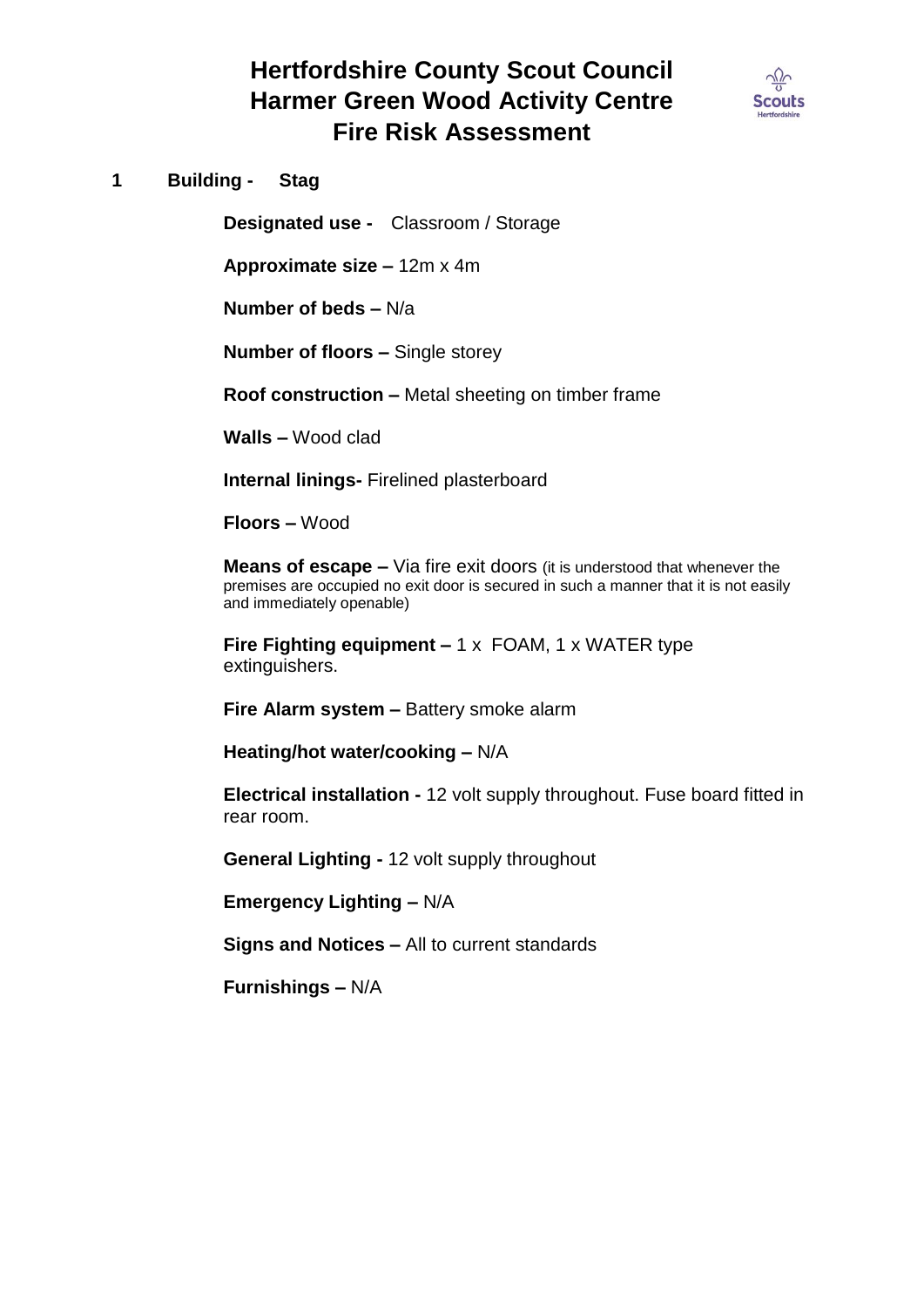

| <b>Personnel Involved</b> | <b>Instructors/Staff/Campers/Visitors</b> |
|---------------------------|-------------------------------------------|
| Number of people          | $1 - 30$                                  |

| 3 | <b>Potential Hazards</b><br>4 |                                         | <b>Risk Level</b> |
|---|-------------------------------|-----------------------------------------|-------------------|
|   |                               | Waste                                   | Low               |
|   |                               | Doors                                   | Low               |
|   | 3                             | Smoking                                 | Low               |
|   | 4                             | <b>Cleaning Equipment and chemicals</b> | Low               |
|   | 5                             | <b>Electrical equipment</b>             | Low               |

#### **5 Measures Taken to Control Hazards**

- 1 Ensure floor area kept clear, combustible material tidied away and waste bins cleared regularly.
- 2 Ensure doors are open whilst building is in use.<br>3 Signs and ask people not to smoke indoors.
- 3 Signs and ask people not to smoke indoors.<br>4 Store cleaning materials in designated areas
- Store cleaning materials in designated areas, chemicals secured, COSHH and product specific training as appropriate. Remove industrial/flammable chemicals from buildings.
- 5 Use as per manufacturers instructions, PAT regime in place, minimise trailing cables, do not overload fuses, appropriate trips on circuits

| Compilation date -             | <b>JAN 2019</b> | Compiled by :- JP |  |
|--------------------------------|-----------------|-------------------|--|
| Review period -                | 12 Months       | Reviewed by - DS  |  |
| Reference Number - HGW/FIRE001 |                 |                   |  |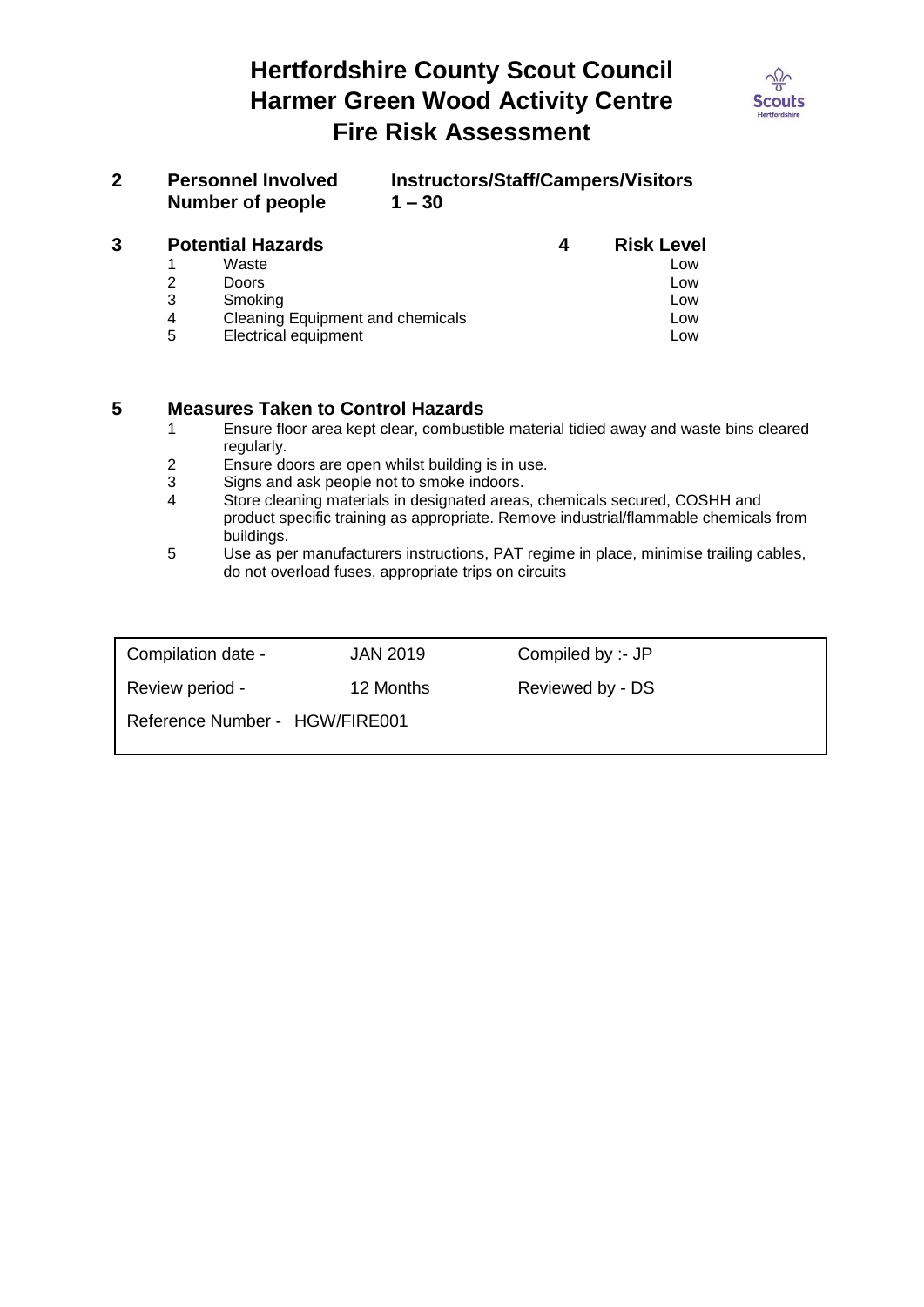

**1 Building - Activity Toilet Blocks**

**Designated use -** Toilet/washrooms/showers

**Approximate size –** various

**Number of beds –** N/A Non sleeping accommodation

**Number of floors –** Single storey

**Roof construction –** Felt sheeting on timber frame

**Walls –** brick/block

**Internal linings-** Brick epoxy painted

**Floors –** concrete

**Means of escape –** Via fire exit doors (it is understood that whenever the premises are occupied no exit door is secured in such a manner that it is not easily and immediately openable)

**Fire Fighting equipment –** N/A

**Fire Alarm system –** N/A

**Heating/hot water/cooking –** N/A

*Gas shut off valve at side of building.*

**Electrical installation –** 12v volt supply throughout. Fuse board fitted in room rear of stag.

**General Lighting -** 12 volt supply throughout

**Emergency Lighting –** N/A

**Signs and Notices –** N/A

**Furnishings –** N/A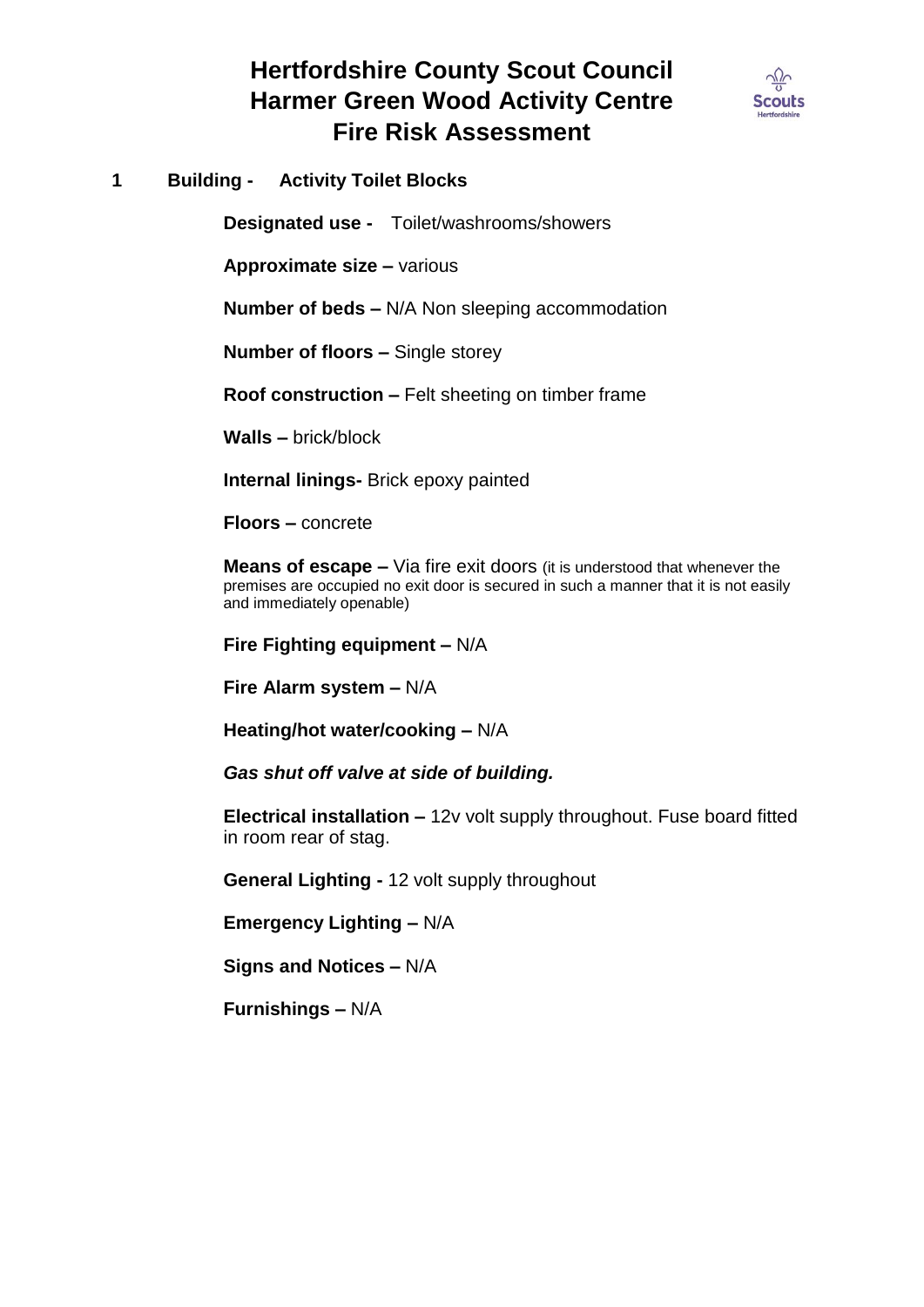

| <b>Personnel Involved</b> | <b>Instructors/Staff/Campers/Visitors</b> |
|---------------------------|-------------------------------------------|
| Number of people          | $1 - 1000$                                |

| 3 |   | <b>Potential Hazards</b><br>4           |  | <b>Risk Level</b> |
|---|---|-----------------------------------------|--|-------------------|
|   |   | Waste                                   |  | Low               |
|   |   | <b>Doors</b>                            |  | Low               |
|   | 3 | Smoking                                 |  | Low               |
|   | 4 | <b>Cleaning Equipment and chemicals</b> |  | Low               |
|   | 5 | <b>Electrical equipment</b>             |  | Low               |

#### **5 Measures Taken to Control Hazards**

- 1 Ensure floor area kept clear, combustible material tidied away and waste bins cleared regularly.
- 2 Ensure doors are open whilst building is in use.<br>3 Signs and ask people not to smoke indoors.
- 3 Signs and ask people not to smoke indoors.<br>4 Store cleaning materials in designated areas
- Store cleaning materials in designated areas, chemicals secured, COSHH and product specific training as appropriate. Remove industrial/flammable chemicals from buildings.
- 5 Use as per manufacturers instructions.

| Compilation date -             | <b>JAN 2019</b> | Compiled by :- JP |  |
|--------------------------------|-----------------|-------------------|--|
| Review period -                | 12 Months       | Reviewed by - DS  |  |
| Reference Number - HGW/FIRE002 |                 |                   |  |